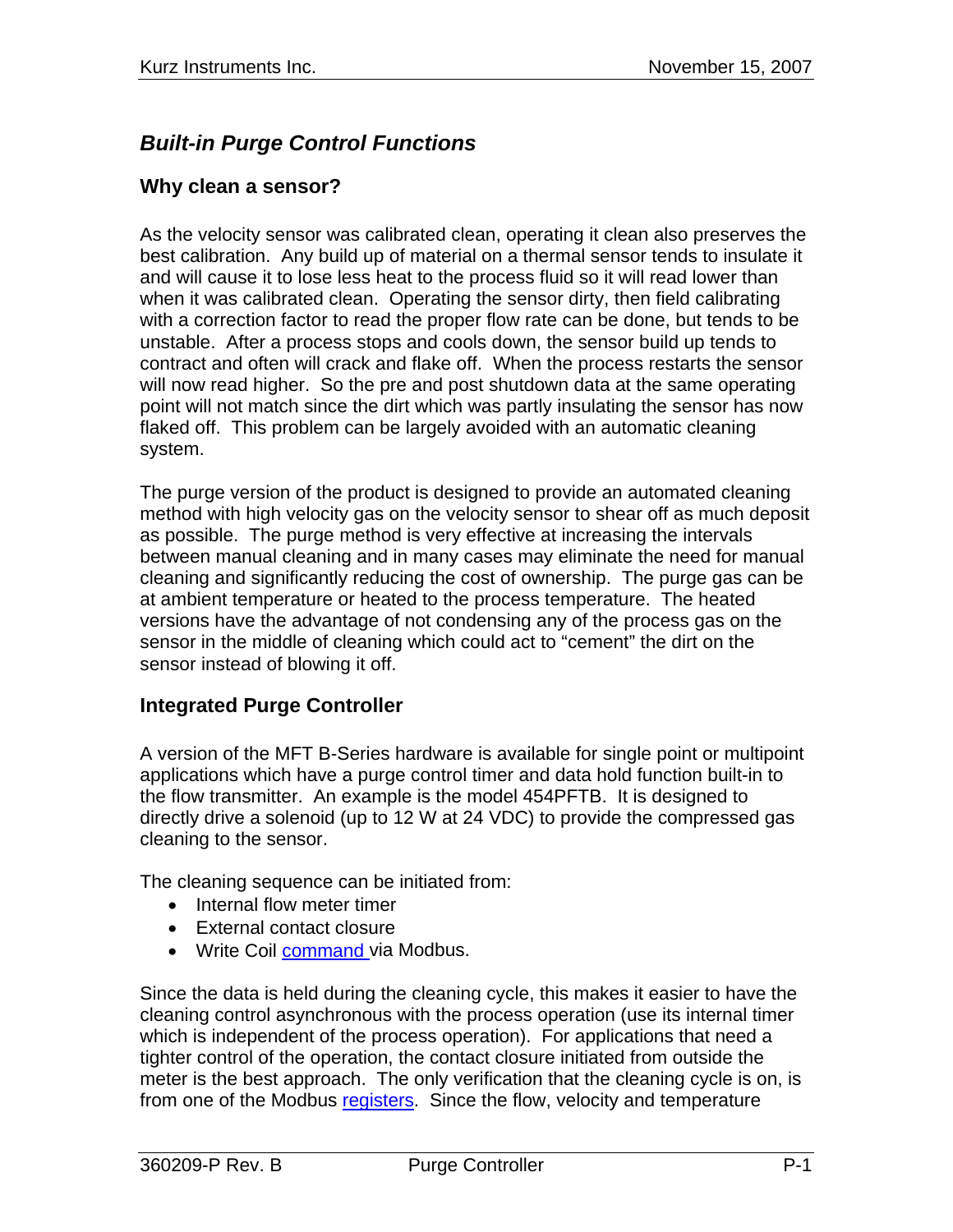variables are held during the purge cycle on the 4-20 mA interfaces, LCD as well as the Modbus interface this operation is largely transparent unless it was initiated externally. If the sensor was dirty and cleaned, you will see the flow rate and velocity numbers increase according to the meter filter time constant settings following the data hold during a sensor cleaning purge.

For the K-BAR 2000PB, only one of the sensor control boards need have the solenoid drive modifications as all units will respond to the external trigger command at the same time and mask the purge blast from the output data.



## **Purge Controller Wiring**

The purge controller setup is a mater of connecting a 24 VDC 12 W max. solenoid to the DO2 or second solid state relay. Pin # TB6-1 is +24 VDC and TB6-2 is the GND connection. See field wiring diagram 342038, sheet 2 for an example of the solenoid wiring. The wiring gage and length is not critical for this connection and will generally be short for this application. We recommend 18 AWG (1.02 mm) wire.

*Note, the above wring information only works for the purge version, model 454PFTB-16.* 

To activate the purge with an external contact closure: The contact closure is on pins TB6-8 or digital input 1 (DI1) and GND, TB6-5. The activation is a pulse whose width must be at least 25 ms long and the purge will start on the leading edge (or falling from logic high to low).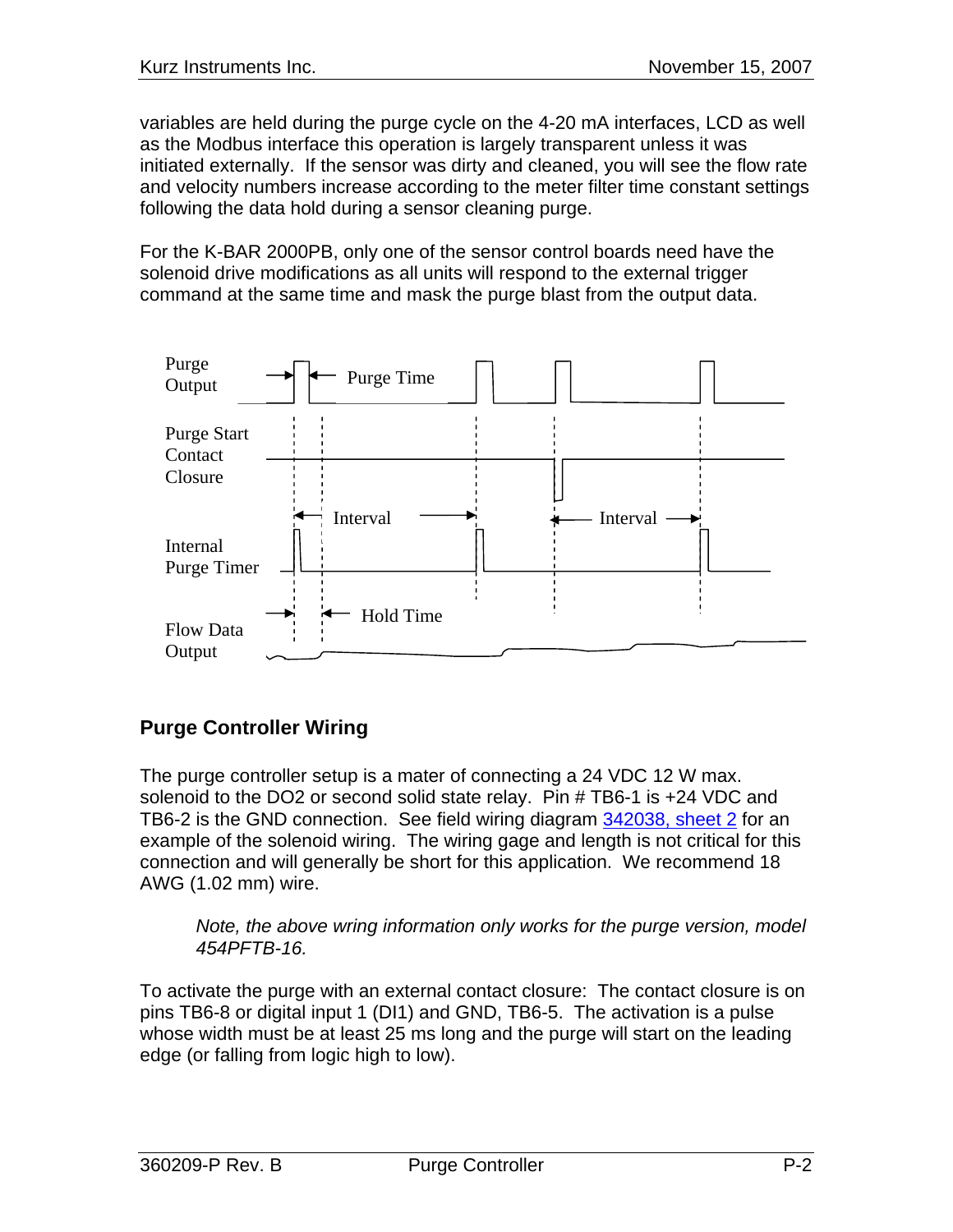### **Purge Relay Assignment**

If not already configured, the Relay #2 must be assigned to "Purge" instead of alarm or pulsed totalizer output.

Enter *Program Mode*, press **P** and the **654321** access code and **E**. Then advance to the screen:

| PRESS E TO SET |                  |  |  |
|----------------|------------------|--|--|
|                | RELAY ASSIGNMENT |  |  |

by pressing the **P** key. Now press **E** to see:

PRESS ENTER TO ASSIGN RELAY 1

Use the **^** or **v** key to select relay 2 or press 2 then **E** for enter.

| ASSIGN TO ^V |  |  |
|--------------|--|--|
| ALARM OUTPUT |  |  |

Press the **^** key until you see "PURGE OUTPUT" then **E** for enter.

The relay #2 is now assigned to the purge output function.

When exiting *Program Mode*, do not forget to save the changes to the EEPROM by selecting yes when prompted so that your changes will be remembered after a power cycle or re-boot.

### **Purge Controller Configuration Changes**

To control the purge timer options of the flow meter you enter *Program Mode* by pressing the **P** key then the **654321** tech code and **E** for enter. Advance to the purge menu area by pressing **P** until you see this screen:

| PRESS E TO SET   |  |
|------------------|--|
| PURGE TIMER DATA |  |

If you see the screen

|  | RELAY OUTPUT 2   |  |
|--|------------------|--|
|  | WAS NOT ASSIGNED |  |

Then you need to set the relay output first, see section above.

Press **E** to set the purge timer data. The next screen is: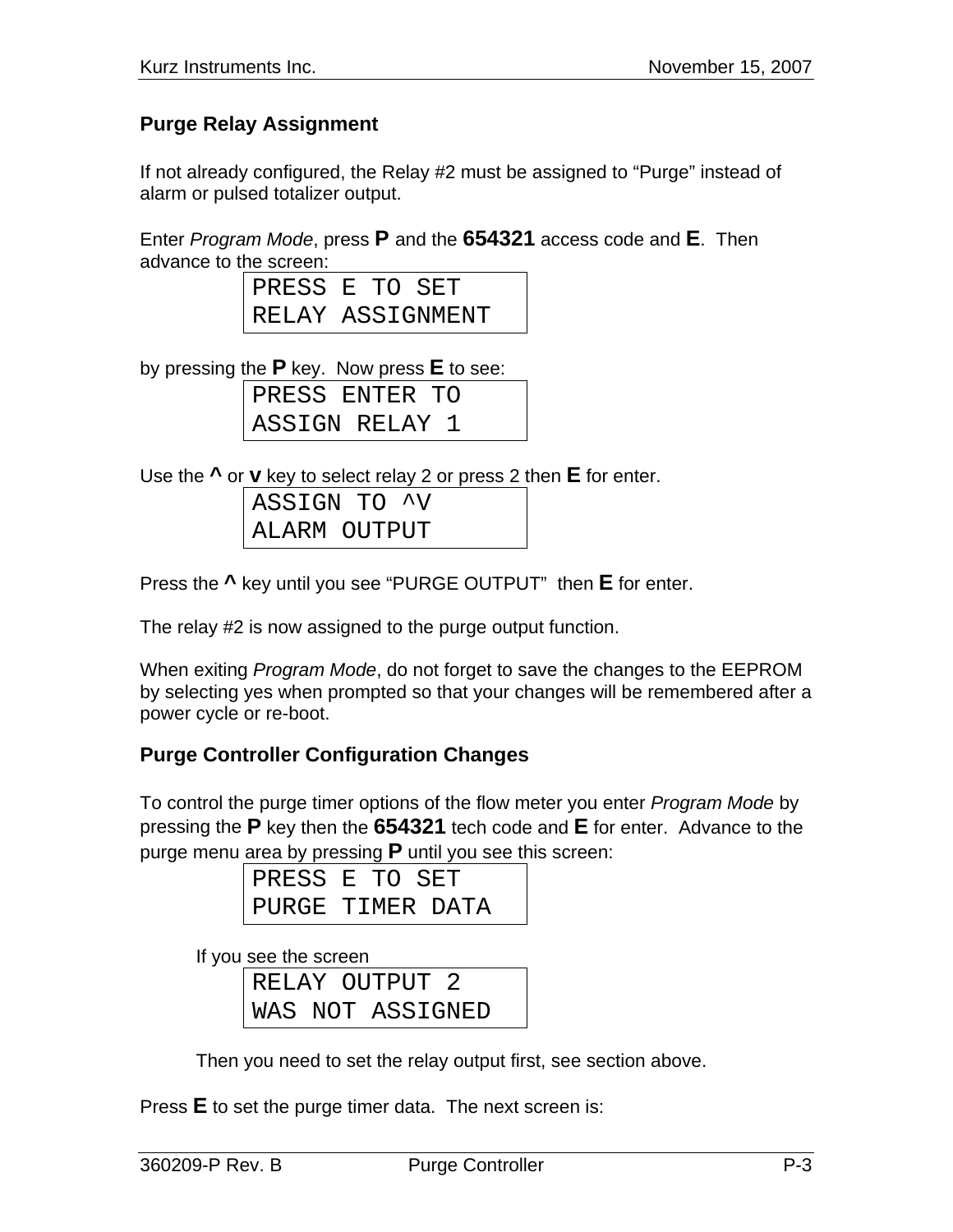PURGE OUT IS OFF  $\textdegree$  = ON V=OFF

<span id="page-3-0"></span>Now press the **^** key to select ON and then **E** to accept the change. Next the screen for purge solenoid open time will be shown:

|  |             | ENTER PURGE TIME |
|--|-------------|------------------|
|  | IN MSEC 500 |                  |

You just type in the number of ms needed to keep the sensor clean. A short blast generally works best. Longer times may be needed along with longer hold times to allow the sensor to recover from the purge.

|           | ENTER INTERVAL |
|-----------|----------------|
| IN MIN 60 |                |

The interval time is used to set the number of times in a day the purge will occur. At 60 minutes, we will be doing one purge per hour and 24 purges each day. Finally we have the screen to specify the data hold time. This hold applies to the flow rate, velocity and temperature signals as seen on the 4-20 mA interface, Modbus and the LCD.

If you are using the external purge contact closure to start the purge, set the interval time to a value higher than will be used by the external closure to prevent the internal timer from purging X minutes from your last externally commanded purge.

The next screen is:

|  |             | ENTER HOLD TIME |  |
|--|-------------|-----------------|--|
|  | IN SEC 4.00 |                 |  |

The hold time is also a function of the purge gas temperature compared to the process gas being measured. The larger the temperature difference between these two, the more hold time will be needed. Also, lower flow rates tend to need more recovery time following a purge than at high flow rates.

Remember, the readings will change following a purge just because the sensor is cleaner, no mater what hold time is used. So a shift will occur, but the large flow spike from the purge will be masked off by the hold time. The rate at which the shift occurs is filtered by the meter time constant setting.

### **Modbus operation and monitoring of the purge cleaning**